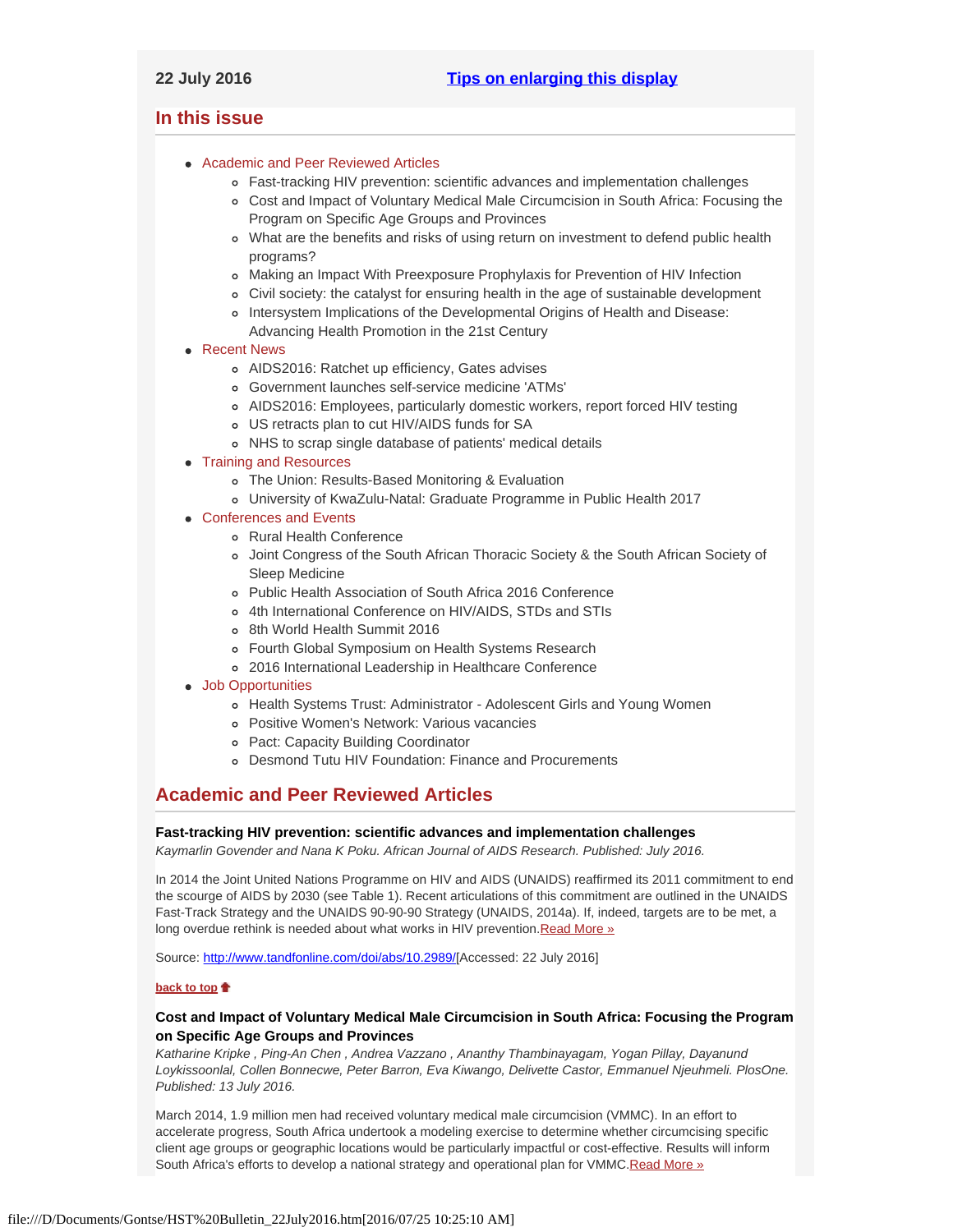Source: [http://journals.plos.org/plosone/](http://journals.plos.org/plosone/article?id=10.1371%2Fjournal.pone.0157071)[Accessed: 22 July 2016]

### **[back to top](#page-0-4)**

# <span id="page-1-0"></span>**What are the benefits and risks of using return on investment to defend public health programs?**

*Astrid Broussellea , Tarik Benmarhniab, Lynda Benhadjc Preventative. Medicine Reports. Published: June 2016.*

Return on investment (ROI) is an economic measure used to indicate how much economic benefit is derived from a program in relation to its costs. Interest in the use of ROI in public health has grown substantially over recent years. Read More »

Source: [http://www.sciencedirect.com/science/](http://www.sciencedirect.com/science/article/pii/S2211335516000036)[Accessed: 22 July 2016]

### **[back to top](#page-0-4)**

#### **Making an Impact With Preexposure Prophylaxis for Prevention of HIV Infection**

<span id="page-1-1"></span>*Jared M. Baeten. Journal of Infectious Diseases. Published: 14 July 2016.*

Five years ago, pivotal evidence emerged from clinical trials that preexposure prophylaxis (PrEP), using oral tenofovir disoproxil fumarate in combination with emtricitabine, was effective and safe for prevention of human immunodeficiency virus (HIV) infection. Subsequent work has shown high uptake and use of PrEP in demonstration settings worldwide[.Read More »](http://jid.oxfordjournals.org/content/early/2016/07/12/infdis.jiw224.full)

Source:<http://jid.oxfordjournals.org/content/early/2016/07/12/infdis.jiw224.full>[Accessed: 22 July 2016]

### **[back to top](#page-0-4)**

# <span id="page-1-2"></span>**Civil society: the catalyst for ensuring health in the age of sustainable development**

*Julia Smith, Kent Buse and Case Gordon. Globalization and Health. Published: 16 July 2016.*

Sustainable Development Goal Three is rightly ambitious, but achieving it will require doing global health differently. Among other things, progressive civil society organisations will need to be recognised and supported as vital partners in achieving the necessary transformations. Read More »

Source: [https://globalizationandhealth.biomedcentral.com/](https://globalizationandhealth.biomedcentral.com/articles/10.1186/s12992-016-0178-4)[Accessed: 22 July 2016]

#### **[back to top](#page-0-4)**

# <span id="page-1-3"></span>**Intersystem Implications of the Developmental Origins of Health and Disease: Advancing Health Promotion in the 21st Century**

*Michael D. Barnes, Thomas L. Heaton, Michael C. Goates and Justin M. Packer. Healthcare. Published: 15 July 2016.*

Abstract: The developmental origins of health and disease (DOHaD) theory and life course theory (LCT) are emerging fields of research that have significant implications for the public health and health promotion professions. [Read More »](http://www.mdpi.com/2227-9032/4/3/45/pdf)

Source:<http://www.mdpi.com/2227-9032/4/3/45/pdf>[Accessed: 22 July 2016]

**[back to top](#page-0-4)**

## <span id="page-1-4"></span>**Recent News**

## <span id="page-1-5"></span>**AIDS2016: Ratchet up efficiency, Gates advises**

*IOL. Publsihed: 21 Jul y 2016.*

Durban - If we're going to treat twice as many people with HIV, we need to double our efficiency because we're not going to get double the money, billionaire philanthropist Bill Gates has warned[.Read More »](http://www.hst.org.za/news/aids2016-ratchet-efficiency-gates-advises-special-features)

Source: [http://www.iol.co.za/news/special-features/](http://www.iol.co.za/news/special-features/aids2016-ratchet-up-efficiency-gates-advises-2047657)[Accessed: 22 July 2016]

#### **[back to top](#page-0-4)**

# <span id="page-1-6"></span>**Government launches self-service medicine 'ATMs'**

*News24. Published: 20 July 2016.*

Pietermaritzburg - South Africans will soon obtain their medication from self-service ATM-style machines. This was announced by the South African Ministry of Health on Tuesday at the International Aids Conference taking place this week in Durban. [Read More »](http://www.hst.org.za/news/government-launches-self-service-medicine-atms)

Source: [http://www.news24.com/SouthAfrica/News/](http://www.news24.com/SouthAfrica/News/government-launches-self-service-medicine-atms-20160719)[Accessed: 22 July 2016]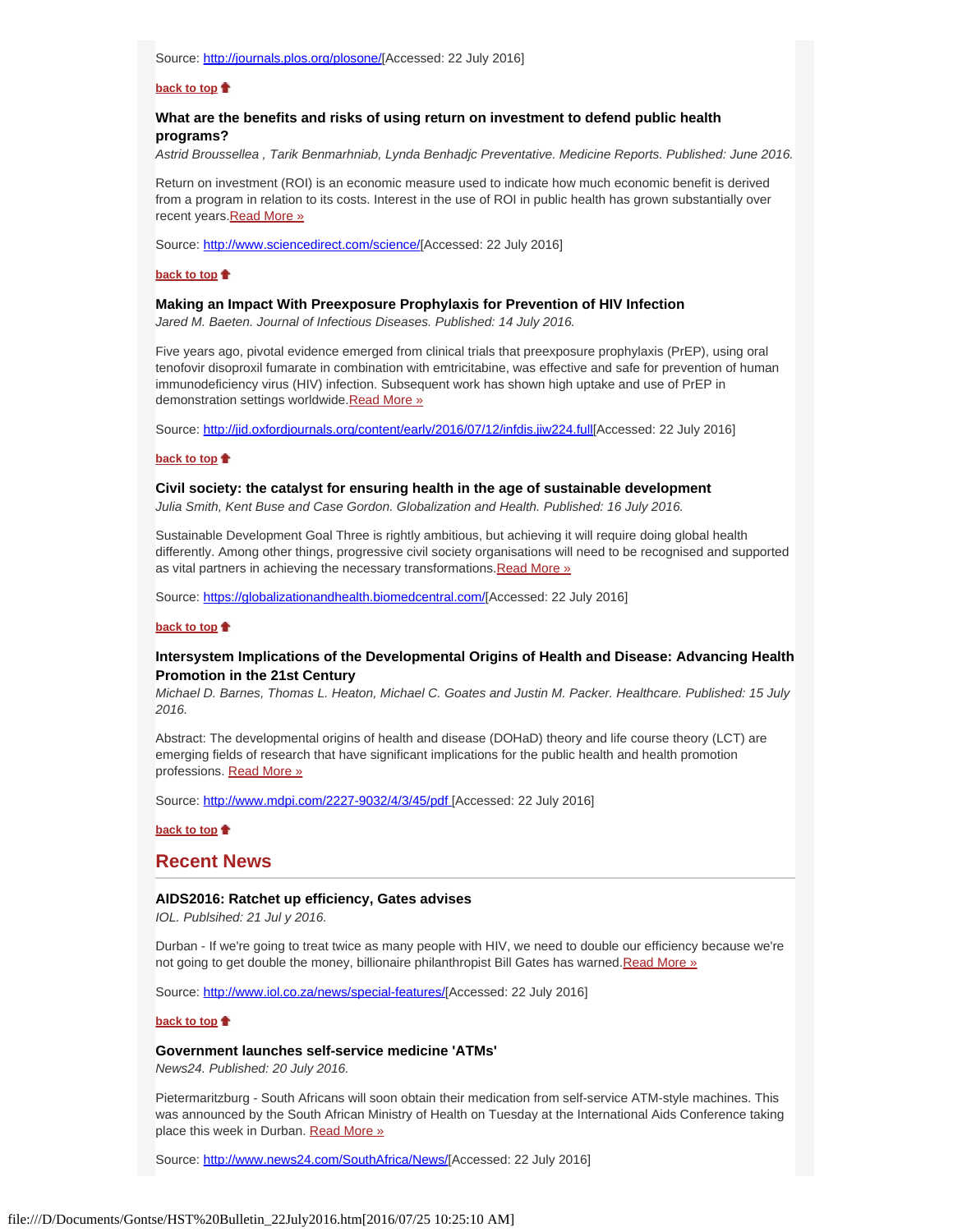### **[back to top](#page-0-4)**

## <span id="page-2-0"></span>**AIDS2016: Employees, particularly domestic workers, report forced HIV testing**

*Bhekisisa. Published: 16 July 2016.*

About a third of South Africans living with HIV report experiencing HIV-related stigma, according to a 2014 survey conducted among about 10 500 people by the Human Sciences Research Council for the South African National Aids Council (Sanac). The study also found that around 25% of respondents who reported having lost work in the year preceding the research attributed this to HIV discrimination. [Read More »](http://www.hst.org.za/news/aids2016-employees-particularly-domestic-workers-report-forced-hiv-testing)

Source: [http://bhekisisa.org/article/](http://bhekisisa.org/article/2016-07-15-employees-particularly-domestic-workers-still-report-being-forced-to-test-by-hiv)[Accessed: 22 July 2016]

#### **[back to top](#page-0-4)**

#### <span id="page-2-1"></span>**US retracts plan to cut HIV/AIDS funds for SA**

*BDlive. Published: 12 July 2016.*

The US government said on Monday that it would provide \$410m to SA's HIV/AIDS programmes for the fiscal year starting October 1, highlighting how it still provides support to SA despite plans to slash funding. Read More [»](http://www.hst.org.za/news/us-retracts-plan-cut-hivaids-funds-sa)

Source: [http://www.bdlive.co.za/national/health/2016/07/12/](http://www.bdlive.co.za/national/health/2016/07/12/us-retracts-plan-to-cut-hivaids-funds-for-sa)[Accessed: 22 July 2016]

### **[back to top](#page-0-4)**

## <span id="page-2-2"></span>**NHS to scrap single database of patients' medical details**

*The Guardian. Published: 6 July 2016.*

The government's scheme to store patients' medical information in a single database, which ran into massive problems over confidentiality, is to be scrapped, NHS England has said. The decision to axe the scheme, care.data, follows the publication of two reports that support far greater transparency over what happens to the information, and opt-outs for patients who want their data seen only by those directly caring for them. Read More [»](http://www.hst.org.za/news/nhs-scrap-single-database-patients-medical-details-caredata-scheme-close-after-fiona-caldicott-)

Source: [https://www.theguardian.com/technology/2016/jul/06/](https://www.theguardian.com/technology/2016/jul/06/nhs-to-scrap-single-database-of-patients-medical-details)[Accessed: 22 July 2016]

### **[back to top](#page-0-4)**

# **Training and Resources**

#### <span id="page-2-3"></span>**The Union: Results-Based Monitoring & Evaluation**

*When: 10 - 14 October 2016 Venue: Kuala Lumpur, Malaysia*

*This five-day course focuses on bringing in accountability of monitoring and evaluation for ensuring project completion on time within budgeted costs[.Click Here»](http://www.union-imdp.org/courses/monitoring-and-evaluation)*

### *[back to top](#page-0-4)*

### <span id="page-2-4"></span>*University of KwaZulu-Natal: Graduate Programme in Public Health 2017*

*UKZN. Published: June 2016.*

*The Discipline of Public Health Medicine is now calling for Application from prospective students for the 2017 intake for the Graduate Programme of Public Health. The Graduate Programme in Public Health aims to produce health professionals who are change agents in the field of public health. The Programme offers a Postgraduate Diploma in Public Health and a Master of Public Health. [Click Here»](http://publichealth.ukzn.ac.za/PostgraduateProgrammes.aspx)*

### *[back to top](#page-0-4)*

# <span id="page-2-5"></span>*Conferences and Events*

## <span id="page-2-6"></span>*Rural Health Conference*

*When: 6 - 9 August 2016 Venue: Fort England Hospital, Grahamstown, Eastern Cape, South Africa URL: [www.rhc2016.co.za](http://rhc2016.co.za/)* 

#### *[back to top](#page-0-4)*

<span id="page-2-7"></span>*Joint Congress of the South African Thoracic Society & the South African Society of Sleep Medicine*

*When: 21 July 2016*